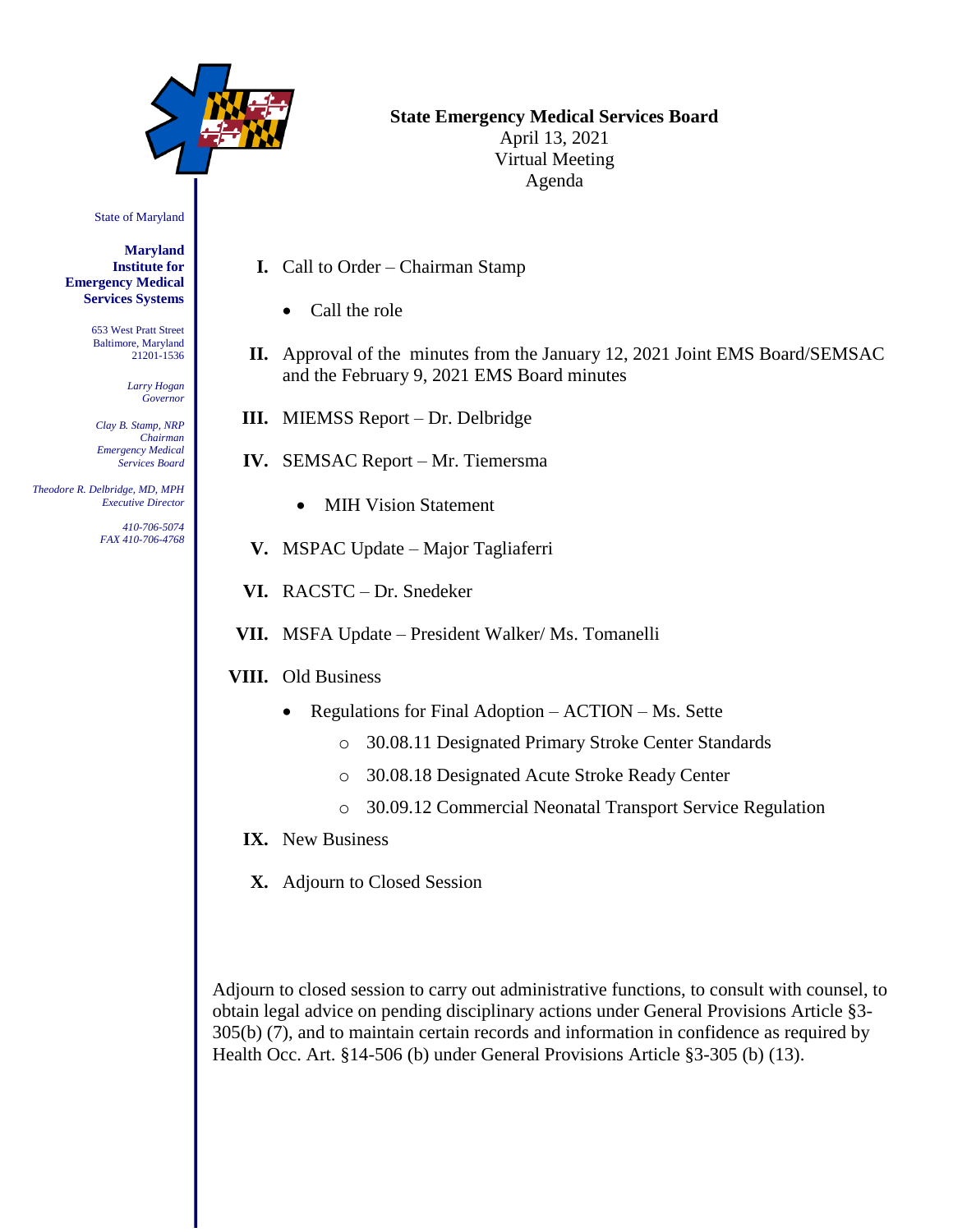

## **State Emergency Medical Services Board April 13, 2021 Via Video Conference Call Only Minutes**

#### State of Maryland

**Maryland Institute for Emergency Medical Services Systems**

> 653 West Pratt Street Baltimore, Maryland 21201-1536

> > *Larry Hogan Governor*

*Clay B. Stamp, NRP Chairman Emergency Medical Services Board*

 *Theodore R. Delbridge, MD, MPH Executive Director*

> *410-706-5074 FAX 410-706-4768*

**Board Members Present:** Clay Stamp, Chairperson; Sherry Adams, Vice Chairperson; Stephan Cox; William J. Frohna, MD; Dany Westerband, MD; Sally Showalter, RN; Wayne Tiemersma; Mary Alice Vanhoy, RN;

**Board Members Absent:** Dean E. Albert Reece, MD; Mr. Scheulen

**OAG**: Mr. Magee; Ms. Sette

**RACSTC**: Ms. Gilmore

**MSFA**: Ms. Tomanelli; 2<sup>nd</sup> VP McCrea

**MSPAC:** Major Tagliaferri; Captain DeCourcey

**Others Present:** Bill Estright, Arkenstone Technologies; Kenneth King; Arkenstone Technologies; Christopher Montera, MHL, NRP, Director of State and Federal Business – ESO

**MIEMSS**: Dr. Delbridge; Ms. Gainer; Ms. Abramson; Ms. Aycock; Mr. Bilger; Mr. Brown; Ms. Chervon; Dr. Chizmar; Dr. Floccare; Ms. Mays; Ms. McAllister; Mr. Naumann; Dr. Pinet Peralta; Ms. Wright-Johnson; Ms. Goff

Chairman Stamp called the meeting to order at 9:00 am and proceeded with calling the role.

Chairman Stamp thanked Dr. Delbridge and the MIEMSS Team for their work during this extraordinary time. Under Dr. Delbridge's leadership, MIEMSS continues to have a cohesive coordinated effort with EMS System partners meeting the clinical needs of Marylanders. Mr. Stamp also commended the efforts of Maryland EMS clinicians who provide care every day.

Chairman Stamp asked for approval of the January 12, 2021, Joint EMS Board/SEMSAC meeting minutes.

**ACTION: A motion was made by Mr. Tiemersma, seconded by Ms. Vanhoy, and unanimously approved by the Board to accept the January 12, 2021, minutes as written.**

Chairman Stamp asked for the approval of the February 9, 2021, meeting minutes.

**ACTION: A motion was made by Dr. Frohna, seconded by Mr. Cox, and unanimously approved by the Board to accept the February 9, 2021, minutes as written.**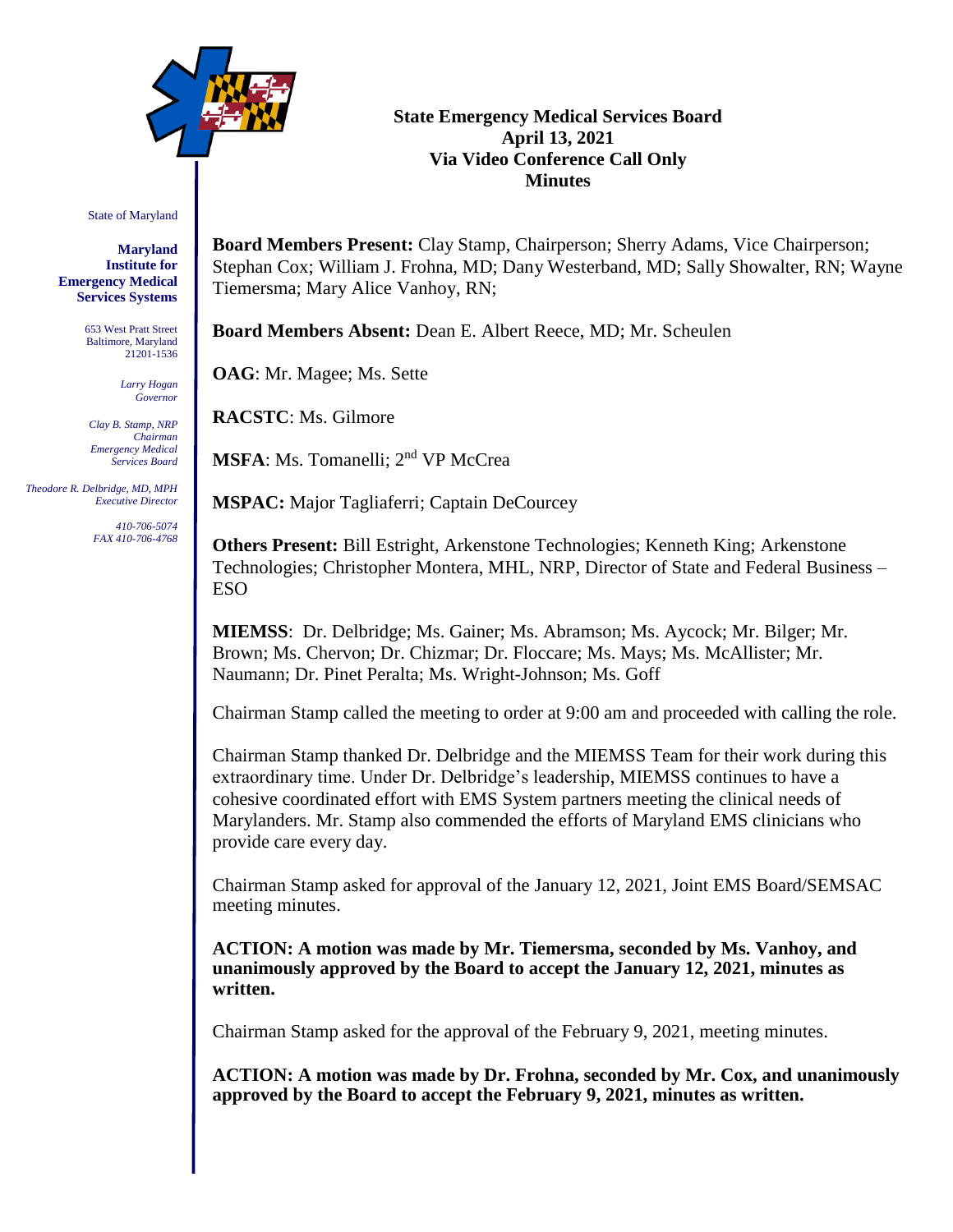# **MIEMSS REPORT**

## COVD-19 Updates

Dr. Delbridge said the number of acute care beds occupied by COVID-19 patients has increased in recent weeks. Current concerns are that the new variants in general populations will not respect the antibodies built up by previously infected or vaccinated persons. The UK variant is currently the most prevalent variant in Maryland.

Dr. Delbridge said that the MIEMSS Regional Administrators spend a significant amount of time diligently compiling and validating the data provided by the hospitals through MEMRAD seven days a week. CRISP provides the graphs using this data.

Dr. Delbridge said that MIEMSS continues to track the number of PUIs transported by EMS and the number of PUI contacts by EMS public safety and commercial services. Dr. Delbridge added that a paper, authored by Drs. Tim Chizmar, Matt Levy, and MIEMSS' IT Program Analyst Teferra Alemayehu, regarding the correlation showing an approximate nine-day lag between the EMS encounters and the increase in hospitalizations of COVID patients, is scheduled to be published in the July 2021 edition of *Prehospital Emergency Care*.

#### Cardiac Arrest TOR COVID

Dr. Delbridge Maryland is the only state testing cardiac arrest TORs for COVID on a statewide basis. In some cases, the first symptom of COVID is cardiac arrest. He said that, although clinicians continue to test for COVID in TOR cardiac arrests, testing is not always consistent in all jurisdictions.

#### Yellow Alerts

Dr. Delbridge said that the number of Yellow Alert hours are surging upward and are approximately 50% more than the same period last year.

#### Transfer of Care (TOC) Reports

Dr. Delbridge reported that in Region 3, the median TOC is 20 minutes with the 90<sup>th</sup> percentile at 49 minutes. The number of patients with TOC upward of 60 minutes is 6.2%. The UM St. Joseph has the highest TOC times and is in the process of making improvements to address this issue. Union Memorial has the best TOC rates with the median TOC of 11 minutes and a 90<sup>th</sup> percentile of 28 minutes. MIEMSS is working with hospital EDs on ways to improve current TOC rates.

#### MIEMSS' @HA (Ambulances at Hospitals Dashboard)

Dr. Delbridge provided screen shots of the @HA Dashboard from the @HA app showing locations of ambulances at hospitals. Due to variations in CAD feeds that are available to MIEMSS, a few jurisdictions cannot be viewed. MIEMSS' IT/Data personnel continue to work with Apple on the app for the IOS platform. MIEMSS anticipates having the Apple app within the next few months.

#### **CRISP**

Dr. Delbridge said that MIEMSS continues work with CRISP on the technical aspects for access to near real-time census data from hospital emergency departments submitted to CRISP. MIEMSS anticipates working with ED staff in the first quarter of 2021 on the operationalization of the data collection effort.

#### Clinical Externs

Dr. Delbridge gave a status update on the Clinical Externs program. He said that MIEMSS has processed 1378 Clinical Nurse Externs and just shy of 100 Clinical Respiratory Externs. MIEMSS sends the updated list to MDH and Hospital executives weekly.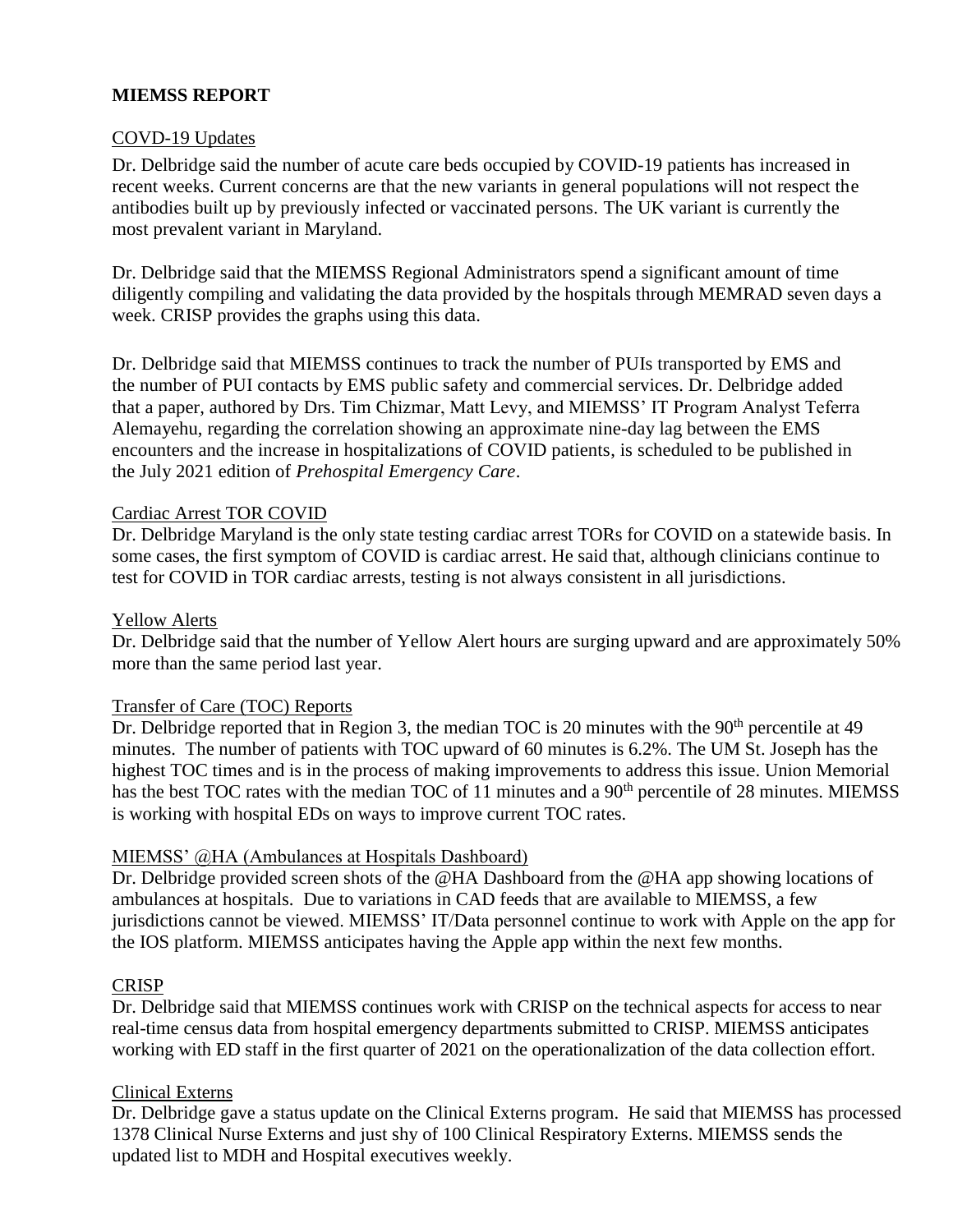## EMS Clinicians

Dr. Delbridge gave a status update on Provisional EMS clinician licenses and certifications. He added that clinicians on extended certificates and licenses, issued under the Governor's Executive order, would end on October 31, 2021 for Paramedics and CRTs and would end on December 31, 2021 for EMTs.

# Critical Care Coordination Center (C-4)

Dr. Delbridge said that MIEMSS is facilitating communications for the referral and transfer of patients needing ICU care from hospitals without sufficient ICU beds to other hospitals with ICU bed availability. So far, MIEMSS has taken 828 calls for assistance with patient transfer since the start of C4, averaging 7 calls per day. Every Maryland hospital has worked with the C-4 in placing and receiving patients. The C-4 assisted with the handling of about 40% of calls via physician consultation only, with no patient transfer required.

# Vaccinations

Dr. Delbridge said that most EMS agencies have engaged with their local health departments assisting with vaccination efforts. EMS Clinicians are also vaccinating and monitoring at Mass Vaccination sites. As of yesterday, MIEMSS vaccination clinic has provided 8868 vaccines to 5568 people.

# Legislative Report

Dr. Delbridge said that 100% of the MIEMSS and MSPAC (including over-target requests) budget requests and RACSTC request for \$3.6 million within the EMSOF were approved. MFRIs budget was approved without the requested salary increases at this time.

# *Bills That Passed*

# SB 67: Emergency Medical Services – Paramedics – Vaccination Administration

MIEMSS departmental bill. Alters existing law to permit both public safety and commercial EMS to administer Hepatitis B, influenza vaccines and tuberculin skin testing to their own personnel. In addition, until January 1, 2023, permits paramedics to continue to assist LHDs, hospitals, and health systems in vaccination initiatives for COVID-19 and influenza targeted to address population health needs. MIEMSS, in consultation with interested stakeholders, must report to the Legislature on efforts to include paramedics in public health vaccination programs, including programs in other states. Report is due December 1, 2021.

# SB 78: Maryland Institute for EMS Systems – Administration of Ketamine – Data Collection

Requires MIEMSS, by October 1, 2022, and annually through 2024, to collect and report to the General Assembly specified data from State and local emergency medical services (EMS) providers on the administration of ketamine by EMS providers in the prior 12-month period. The required data must include:

- whether the administration of ketamine to each individual by an EMS clinician was directed or requested by a law enforcement officer;
- the dosage of ketamine administered to each individual by an EMS Clinician;
- if known, the height, weight, age, gender, and race of each individual administered ketamine by an EMS clinician; and
- the diagnosis for which ketamine was administered by the EMS clinician.

The bill terminates December 31, 2024.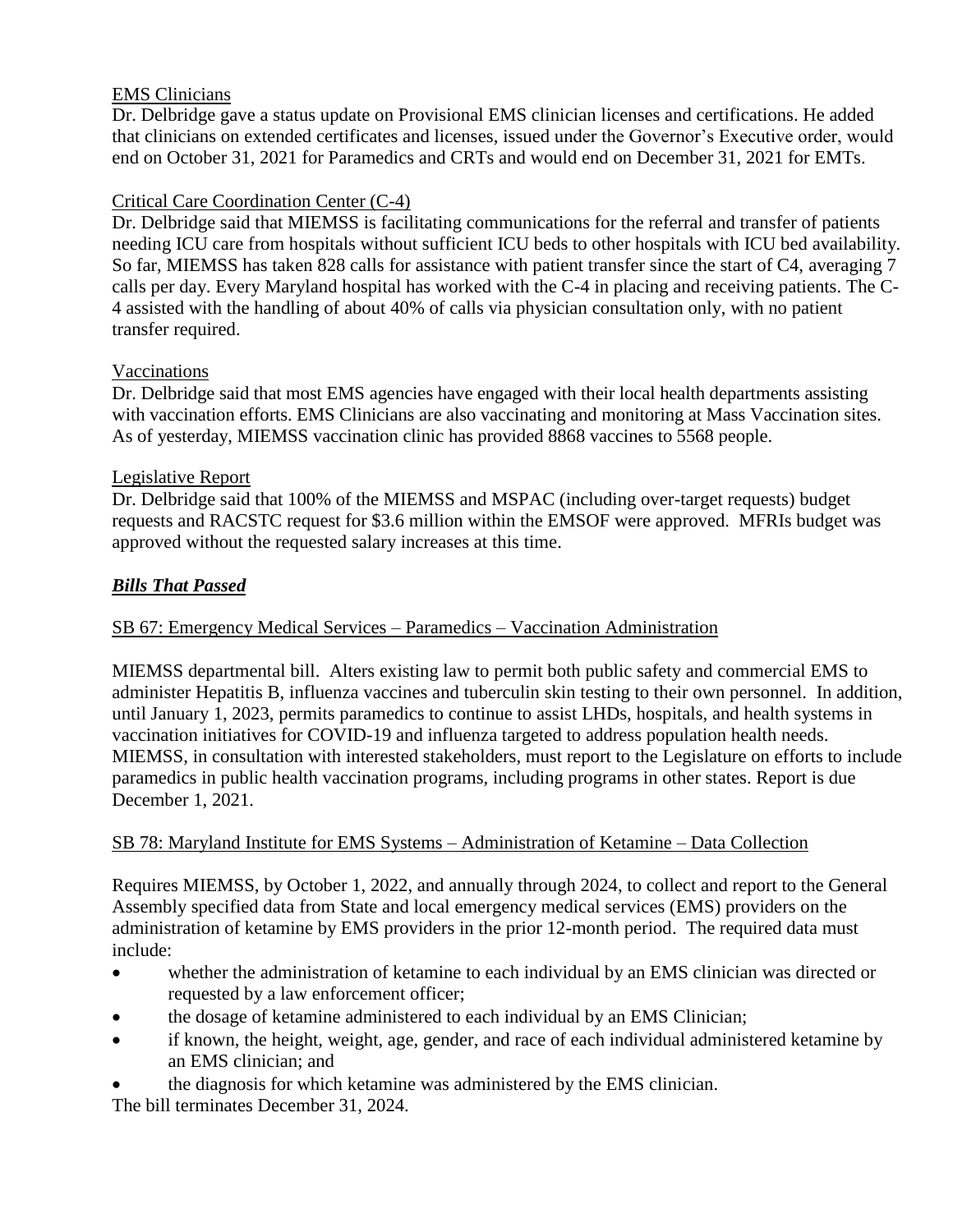# SB 658: Maryland Department of Emergency Management – Establishment and Transfer of Maryland 911 Board

Establishes the Maryland Department of Emergency Management (MDEM) as a principal department of the Executive Branch of State government and as the successor to the Maryland Emergency Management Agency (MEMA). All duties and responsibilities associated with MEMA's existing functions continue under MDEM. The bill also transfers the Maryland 9-1-1 Board from the Department of Public Safety and Correctional Services (DPSCS) to MDEM.

# SB 714 – Public Safety – 911 Emergency Telephone System -- Alterations

Changes the regulatory structure governing the State's 9-1-1 system related to 9-1-1 service outages (requires specific notifications); Maryland 9-1-1 Board composition (expands Board from 17 to 24) and responsibilities (training standards for psychological well-being and resilience; onboarding standards for new hires; supporting recruitment); authorized uses of the 9-1-1 Trust Fund (OK for recruitment; cannot be used for 9-8-8 suicide prevention); and multi-line telephone systems. The bill also establishes study and reporting requirements for the University System of Maryland (USM) and the Commission to Advance Next Generation 9-1-1 Across Maryland.

# *Bills That Did Not Pass*

# SB 389/HB 552: Maryland Medical Assistance Program - Emergency Service Transporters – Reimbursement

This bill would have modified the requirements for Medicaid reimbursement to an emergency service transporter for services provided in response to a 9-1-1 call by (1) requiring reimbursement for medical services provided to a Medicaid recipient in response to a 9-1-1 call in situations when the recipient is not transported to a facility; and beginning in fiscal 2022, the Maryland Medicaid would have increased the amount of reimbursement for transportation and medical services by \$25 each fiscal year until the reimbursement rate was at least \$300.

# SB 570 – Emergency Services – Exposure to Contagious Disease and Viruses – Notification & Other Requirements

This Administration bill would have altered the definition of "contagious disease or virus" to include 2019-nCoV as a reportable disease for which notification of exposure would have to have been communicated to EMS personnel, firefighters, law enforcement, correctional officers and other persons. The bill also would have redefined emergency medical technician as "emergency medical services clinician (EMS clinician)." Passed Senate; no action in House.

## SB 389/HB 552: Maryland Medical Assistance Program - Emergency Service Transporters - Reimbursement

This bill would have modified the requirements for Medicaid reimbursement to an emergency service transporter for services provided in response to a 9-1-1 call by (1) requiring reimbursement for medical services provided to a Medicaid recipient in response to a 9-1-1 call in situations when the recipient is not transported to a facility; and beginning in fiscal 2022, the Maryland Medicaid would have increased the amount of reimbursement for transportation and medical services by \$25 each fiscal year until the reimbursement rate was at least \$300.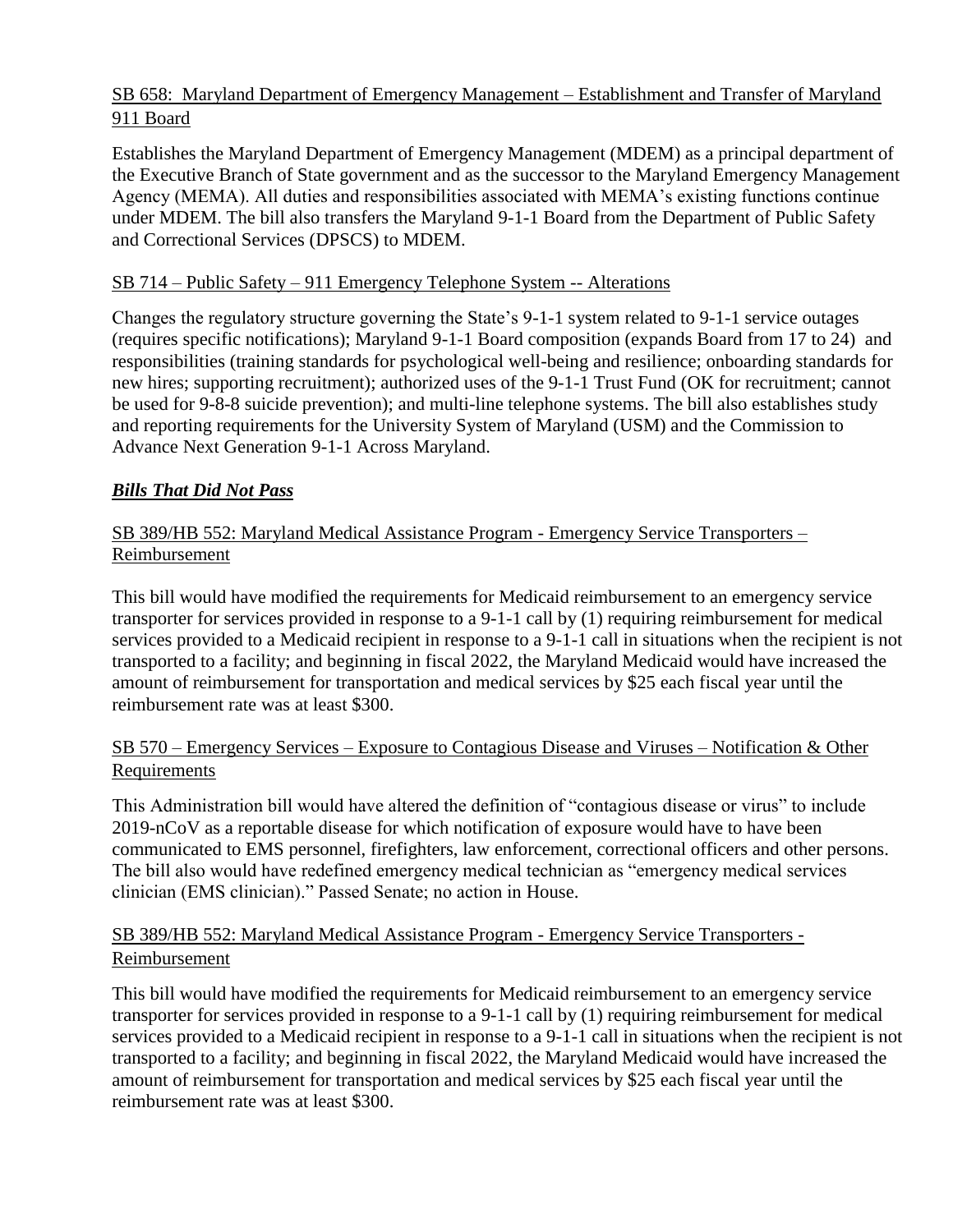# **SB 865: Maryland Medical Assistance Program - Emergency Service Transporters - Reimbursement**

This bill would have required Medicaid to reimburse an emergency service transporter for the cost of transportation provided to a Medicaid recipient in response to a 9-1-1 call and medical services provided to a Medicaid recipient during transport regardless of whether the recipient is transported to a hospital, i.e., would have required reimbursement for transport to an alternative destination.

# **SB 712: Vehicle Laws – Protective Headgear Requirement for Motorcycle Riders -- Exception**

This bill would have exempted, from the requirement to wear specified protective headgear while operating or riding on a motorcycle, an individual age 21 or older who (1) has been licensed to operate a motorcycle for at least two years; (2) has completed an approved motorcycle rider safety course; or (3) is a passenger on a motorcycle operated by a rider who meets either of these criteria.

## **SB 867: Criminal Law – Hate Crimes – First Responders**

This bill would have the expanded the State's hate crimes statutes by prohibiting a person, motivated either in whole or in substantial part by another person's actual or perceived employment as a "first responder," from willfully (1) intimidating, harassing, or terrorizing that person; (2) causing damage of at least \$500 to any real or personal property of that person without permission; or (3) causing death or serious bodily harm to that person. Violators are guilty of a felony and subject to imprisonment for at least one year and up to five years and a fine of up to \$5,000.

# **HB 509: 9-1-1 Specialists – Classification as First Responders**

Would have established a statutory definition for the term "first responder" in Title 1, Subtitle 3 of the Public Safety Article (that relates to Maryland's 9-1-1 Emergency Telephone System) and established the intent of the General Assembly that jurisdictions employing 9-1-1 specialists appropriately classify those specialists as first responders in recognition of the training, knowledge, and skills that they possess and demonstrate in answering and handling requests for emergency assistance.

Dr. Delbridge announced that Andrew Naumann, Director of Regional Programs, has accepted another position and will be leaving MIEMSS at the end of April 2021.

## **SEMSAC REPORT**

Chairman Mr. Tiemersma said that due to COVID activities, the SEMSAC did not meet in March or April. He said he anticipates that SEMSAC will meet in May and will discuss cardiac arrest responses.

The draft MIH Vision document, submitted to the Board for review, has been approved by SEMSAC.

# **RACSTC REPORT**

A copy of the report was distributed.

Ms. Gilmore highlighted the RACSTC's third quarter statistics on patient admissions, occupancy rates, OR volumes, clinic volumes and Lost Interfacility Transfer volumes.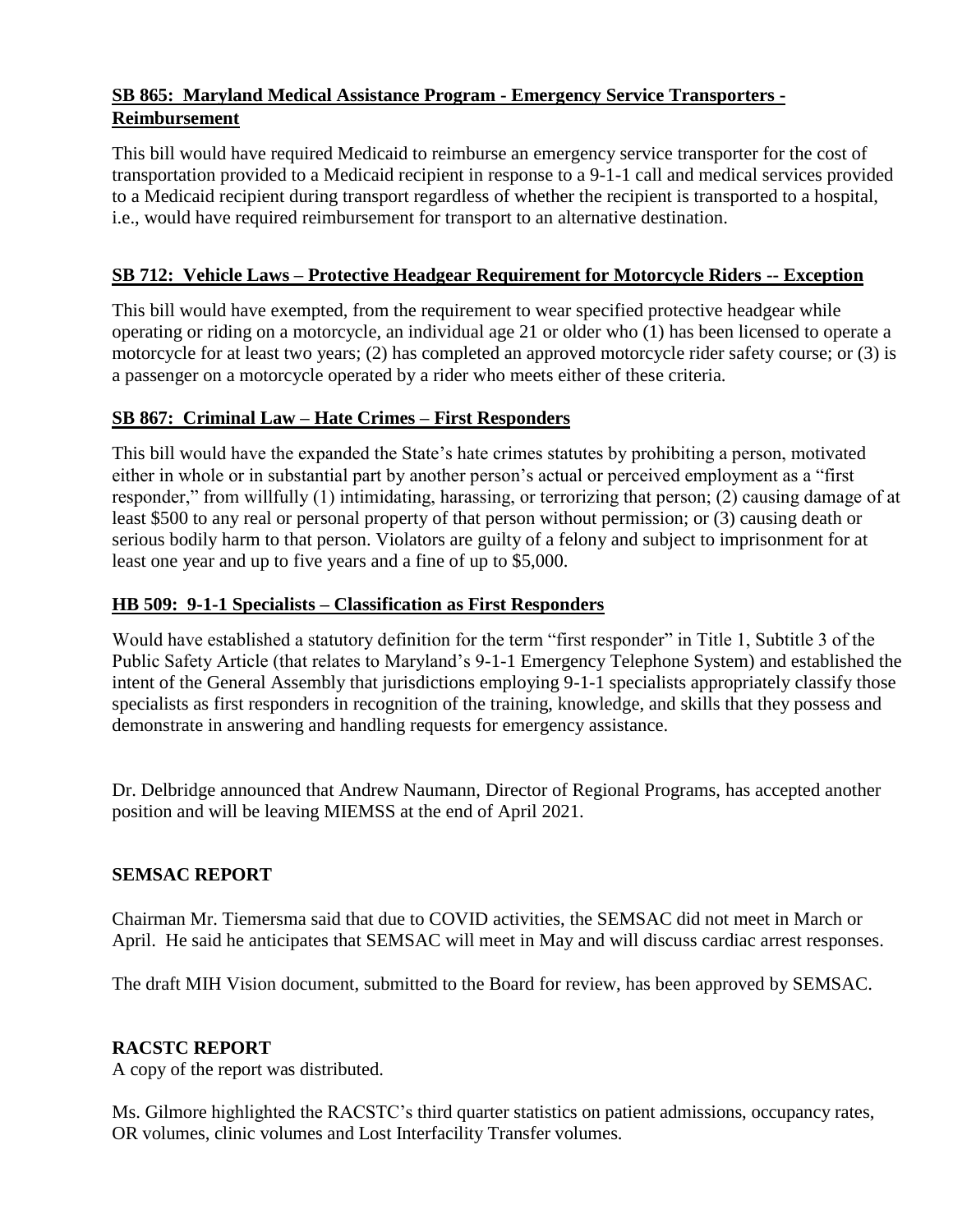Ms. Gilmore said that since the beginning March 2020, the combined Lung Rescue Unit/Biocontainment Unit (LRU/BCU) has managed eighty-one (81) COVID-19 ECMO patients, of which nine (9) remain on ECMO. The COVID-19 ECMO in -hospital survival rate is 68%. During the same timeperiod, the LRU/BCU also managed twenty-six (26) non-COVID ECMO patients, of which one remains on ECMO. Non-COVID survival from ECMO is 64%. Outcomes exceed the ELSO benchmarks for all categories.

The capacity of the LRU/BCU will expand as COVID-19 case volumes increase. She added that bed capacity has increased from six to 12 beds for ECMO.

Ms. Gilmore said that the RACSTC Go-Team was requested six (6) times with one (1) deployment. She said that Organ and Tissue donations are down to about 56% and that due to COVID-19 most Observation and Outreach Events were suspended. She added that EMS Outreach and educational activities resumed in December 2020. Online EMS Education Courses are currently being developed and that plans are underway to safely re-start additional EMS outreach activities in 2021.

Ms. Gilmore said that the virtual RACSTC Gala is scheduled for April 15, 2021 from 7 pm – 8pm.

#### **MSFA**

1<sup>st</sup> VP McCrea brought greetings from the officers and members of the MSFA. VP McCrea said the MSFA is continues planning for the virtual Convention 2021.

Ms. Tomanelli said that the MSFA appreciates the support of all of the EMSOF partners.

#### **OLD BUSINESS**

30.08.11 Designated Primary Stroke Center Standards

Ms. Sette presented the Primary Stroke Center regulations, as published in the Maryland Register, for final action.

#### **A motion was made by Mr. Tiemersma seconded by Ms. Showalter and voted upon to approve the Primary Stroke Center regulations unanimously.**

#### 30.08.18 Designated Acute Stroke Ready Center

Ms. Sette presented the Acute Stroke Ready Center regulations, as published in the Maryland Register, for final action.

#### **A motion was made by Mr. Tiemersma seconded by Ms. Vanhoy and voted upon to approve the Acute Stroke Ready Center regulations unanimously.**

#### 30.09.12 Commercial Neonatal Transport Service Regulation

Ms. Sette presented the Commercial Neonatal Transport Service regulations, as published in the Maryland Register, for final action.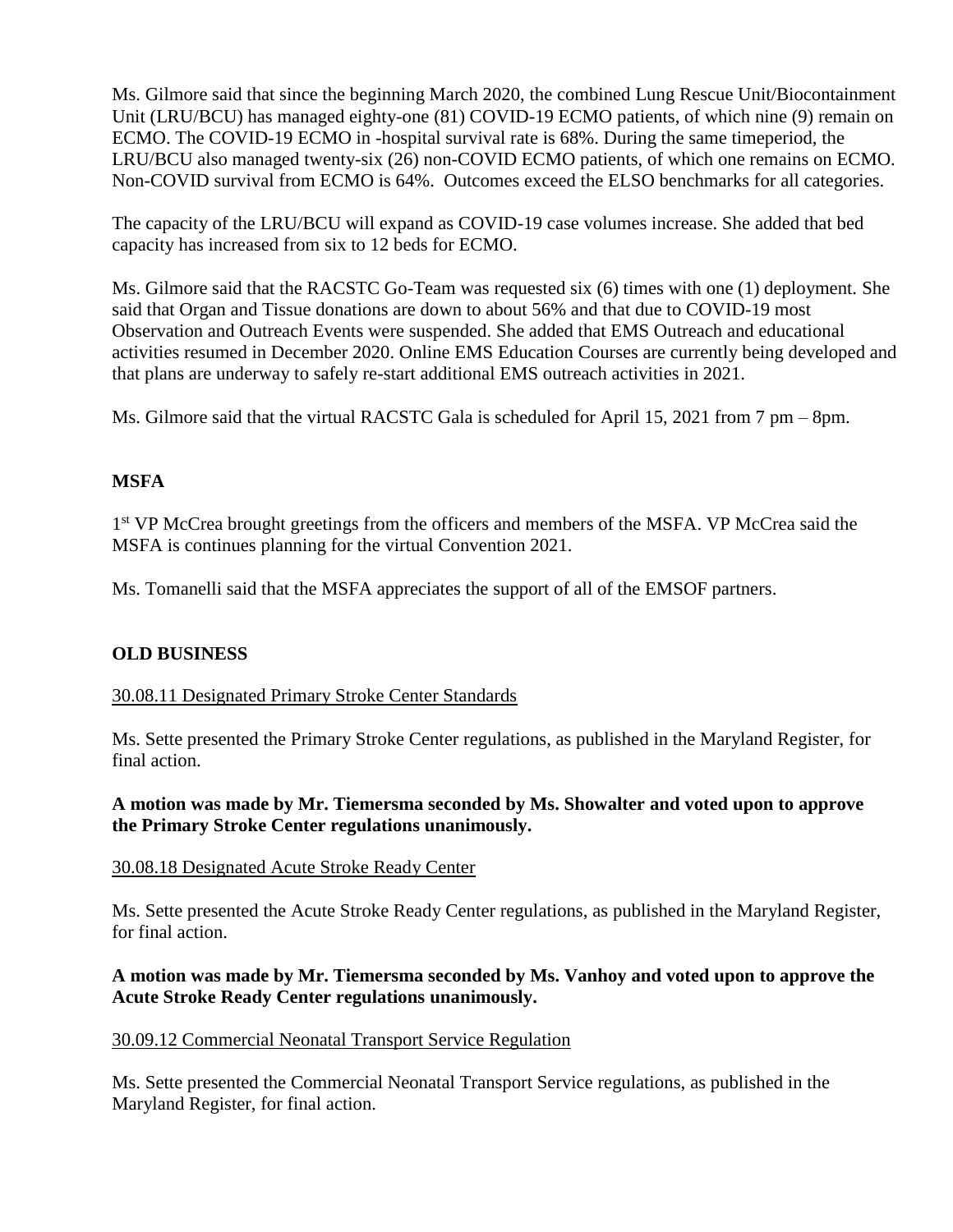**A motion was made by Mr. Tiemersma seconded by Dr. Frohna and voted upon to approve the Commercial Neonatal Transport Service regulations unanimously.**

**NEW BUSINESS** – N/A

#### **MSPAC REPORT**

Helicopter Basing Study A copy of the report was distributed.

Major Tagliaferri gave a detailed history of the Helicopter Basing Study conducted by Arkenstone Technologies, explaining the background, purpose and scope of work, responsibilities and tasks for the Study. Major Tagliaferri introduced the team members from Arkenstone Technologies who worked on the Study and who were in attendance at the Board meeting.

Major Tagliaferri said that Arkenstone used a three-phase methodology:

- Phase #1 focused on analyzing the available information such as the Flight Vector data and the current basing plan and EMS plans.
- Phase #2 involved synthesizing all of the available information and then augmenting that with stakeholders and subject matter experts to understand details that would not be included in the data. This was essential in order to provide perspective and insight into the operations and maintenance areas.
- Phase #3 formulated how the team could model the operations to understand the relationships between critical entities. The goal was to provide MSPAC with insight into how changes to their operations, future requirements or approaches to the mission could impact the overall system. During this phase, the Helicopter Basing Model was prototyped and made available for input by project stakeholders.

Additional analysis was completed, including interviews with personnel.

Recommendations included:

- 1. Renegotiate the maintenance contracts. The AW139s are expensive assets and should not be taken offline for 6-8 weeks for heavy maintenance. The study recommended that MSPAC establish a team to identify the root causes of the current maintenance times and then develop alternative solutions to reduce the overall time that each AW139 is out of service.
- 2. MSPAC is providing exceptionally high response rates (over 90%) and under 25-minute onsite times with its current basing structure. If there is no pressure to reduce the number of bases, there is no data-driven reason to do so. There is significant variability in demand between bases, but the data illustrated that there were two different driving forces causing this. First, there were high-concurrent volume demands in the Baltimore to Washington, D.C. corridor that often required multiple helicopters to meet that demand. A reduction in one of these helicopters would negatively impact MSPAC's ability to meet peak demand. In Maryland's outlying counties, there was lower peak demand, but a reduction in one of these helicopters would negatively impact MSPAC's ability to respond within a 25-minute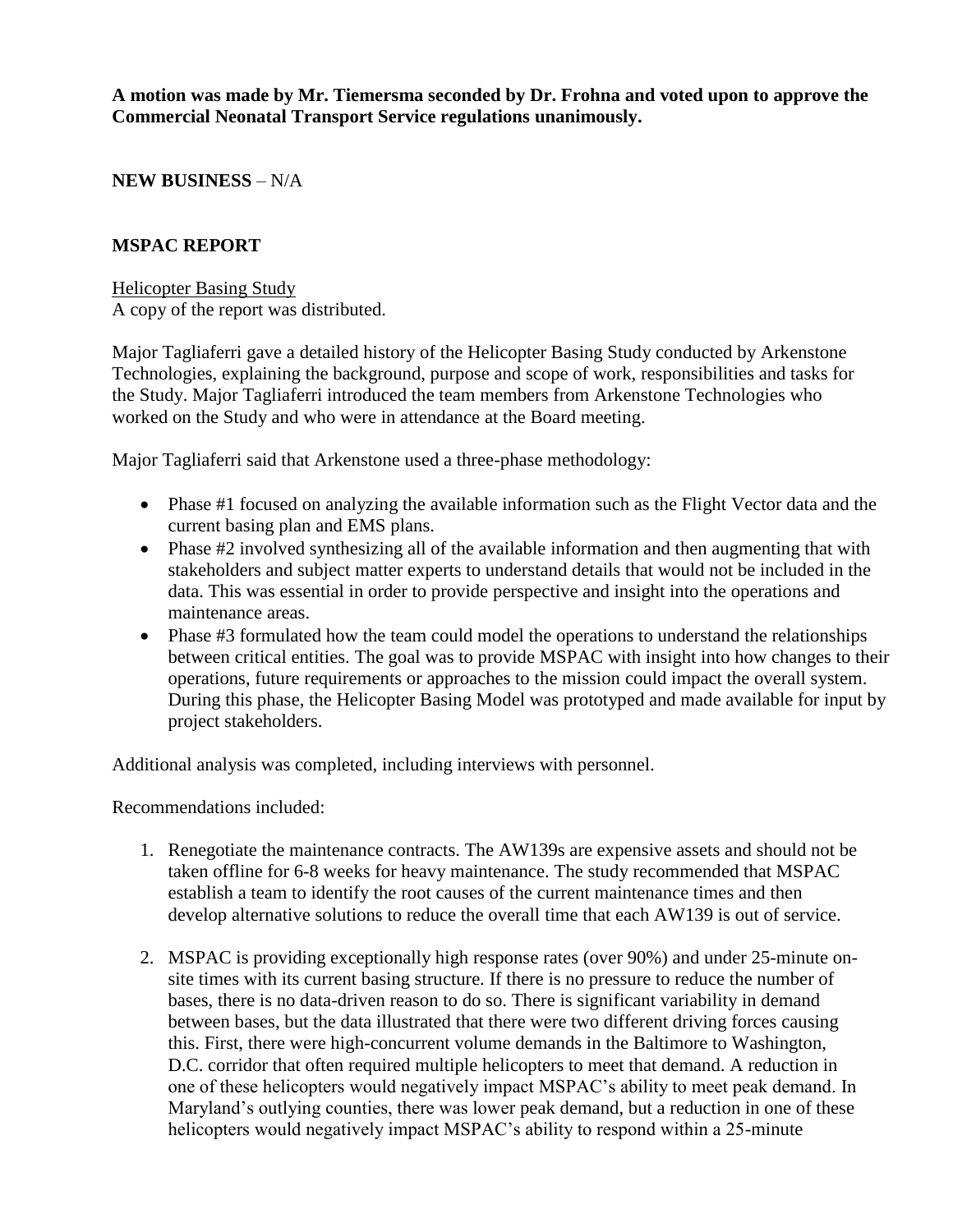timeframe. In addition, the AW139 brings medical expertise and equipment that is sometimes unavailable in outlying areas.

- 3. Any reduction in the number of bases would result in a lower mission response rate, higher times on site and more flight hours on fewer helicopters based on the 4-year data set. If MSPAC must decommission one base, it should select the least-worst option as measured by the lowest number of additional flight hours required, fewest concurrent missions, highest basing cost and lowest response rates. Using those parameters, Trooper 6 in Easton would be the likely candidate for decommissioning.
- 4. Evaluate the option of selling (1) AW139. This is contingent upon renegotiating the maintenance contracts to reduce the out of service time required for heavy maintenance. The fleet is out of warranty, and the AW139 is an expensive asset to maintain. The study recommended that MSPAC establish a team to perform an impact analysis to understand the implications and evaluate the unintended consequences of reducing the fleet by one helicopter and to analyze the market potential of selling the asset. Then the team could conduct a cost/benefit analysis for this option.
- 5. Consider using the AW139 seasonally at certain bases. Trooper 4 in Salisbury had 50 EMS missions in December, January and February, half of which were cancelled. However, Trooper 4 had that number in August alone.
- 6. Consider multiple helicopters at the same base. In the high-volume Baltimore to DC corridor, MSPAC often has concurrent flights in multiple locations. To meet peak demand for services in this corridor, it may be opportune to either base, or temporarily forward deploy, two aircraft to Joint Base Andrews.

Major Tagliaferri said that according to the independent study of MSPAC's basing structure, the strategic locations of the seven bases and the integrated emergency medical system within which the helicopters operate, result in an outstanding response rate of over 90% and an ability to be on-scene within 25 minutes. The elimination of one helicopter base would significantly and negatively affect both the response rate and the response time. Analysts estimated that closing one base would decrease the response rate to less than 83 percent and increase response time by eight minutes.

#### **ACTION: Upon the motion of Ms. Vanhoy, seconded by Ms. Showalter, the EMS Board voted unanimously to adjourn to closed session.**

Adjourn to closed session to carry out administrative functions, to consult with counsel, to obtain legal advice on pending disciplinary actions under General Provisions Article §3-305(b) (7), and to maintain certain records and information in confidence as required by Health Occ. Art. §14-506 (b) under General Provisions Article §3-305 (b) (13).